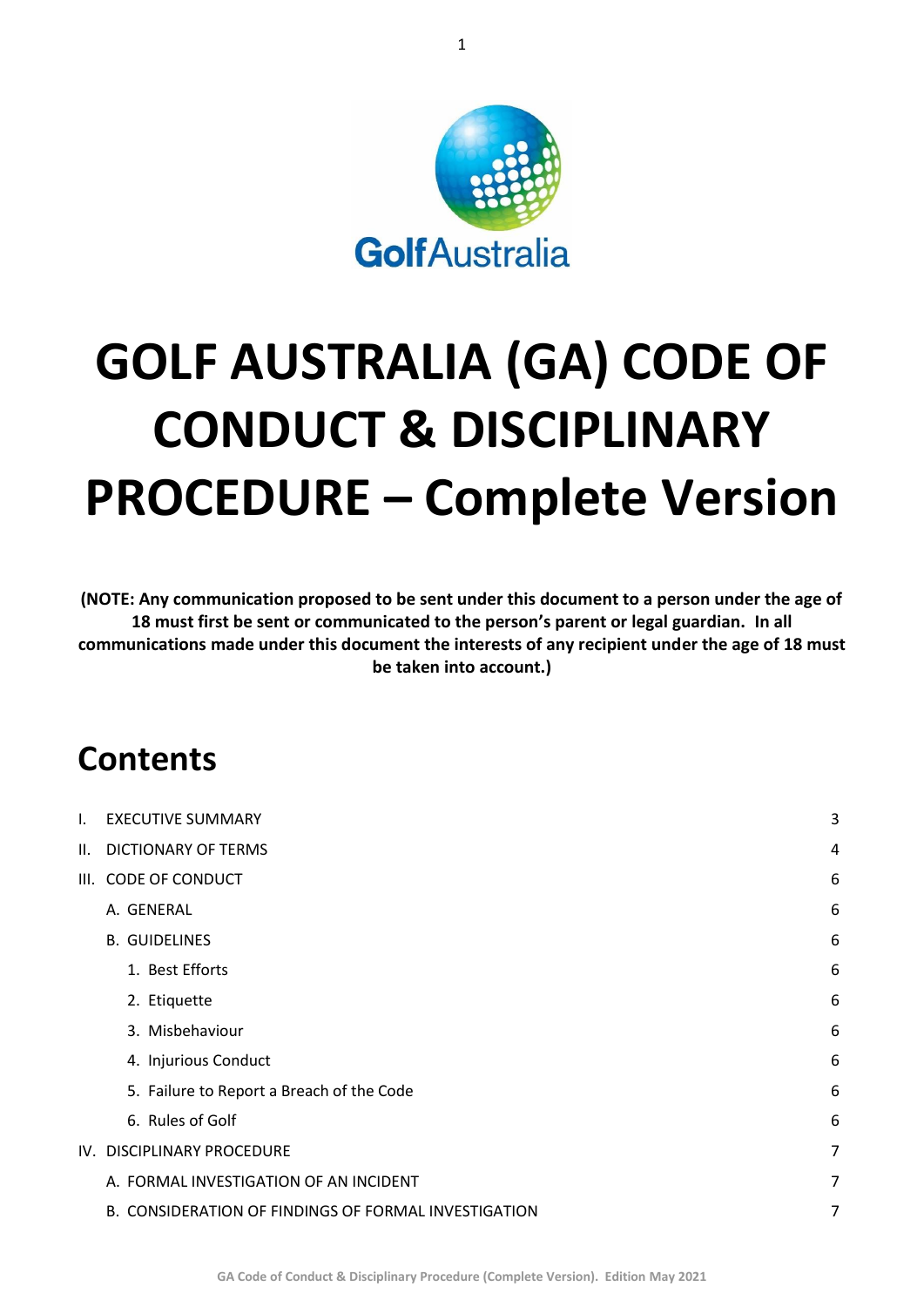| C. CATEGORISING A BREACH OF THE CODE                                                          | 8  |
|-----------------------------------------------------------------------------------------------|----|
| 1. Nominal Breach of the Code                                                                 | 8  |
| 2. Minor Breach of the Code                                                                   | 8  |
| 3. Serious Breach of the Code                                                                 | 8  |
| D. CONTESTING THE ASSESSMENT OF AN INCIDENT                                                   | 9  |
| 1. General                                                                                    | 9  |
| 2. Committees that will Resolve Contested Assessments of Incidents                            | 9  |
| 3. Process for Respondent to Instigate a Hearing to Resolve a Contested Incident Assessment   | 9  |
| E. SANCTIONS FOR BREACH OF CODE                                                               | 10 |
| 1. Extension of Sanction Period Due to Eligible Prior Breach/es                               | 10 |
| 2. Sanction Periods (including commencement date and time) and Sanction Penalties             | 10 |
| F. COMMUNICATION TO RESPONDENT OF ASSESSMENT BY INCIDENT ASSESSMENT PANEL                     | 11 |
| G. DISCIPLINARY COMMITTEE                                                                     | 12 |
| 1. General                                                                                    | 12 |
| 2. Communication of Charge & Details of Matter and Notification of Hearing Date, Time & Venue | 12 |
| 3. Hearings                                                                                   | 13 |
| 4. Decisions                                                                                  | 14 |
| 5. Costs                                                                                      | 14 |
| H. APPEALS COMMITTEE                                                                          | 15 |
| 1. General                                                                                    | 15 |
| 2. Communication of Charge & Details of Matter and Notification of Hearing Date, Time & Venue | 15 |
| 3. Hearings                                                                                   | 16 |
| 4. Decisions                                                                                  | 17 |
| 5. Costs                                                                                      | 18 |
| WAIVER OF MINOR PROCEDURAL IRREGULARITIES                                                     | 18 |
| J. VARIATION                                                                                  | 18 |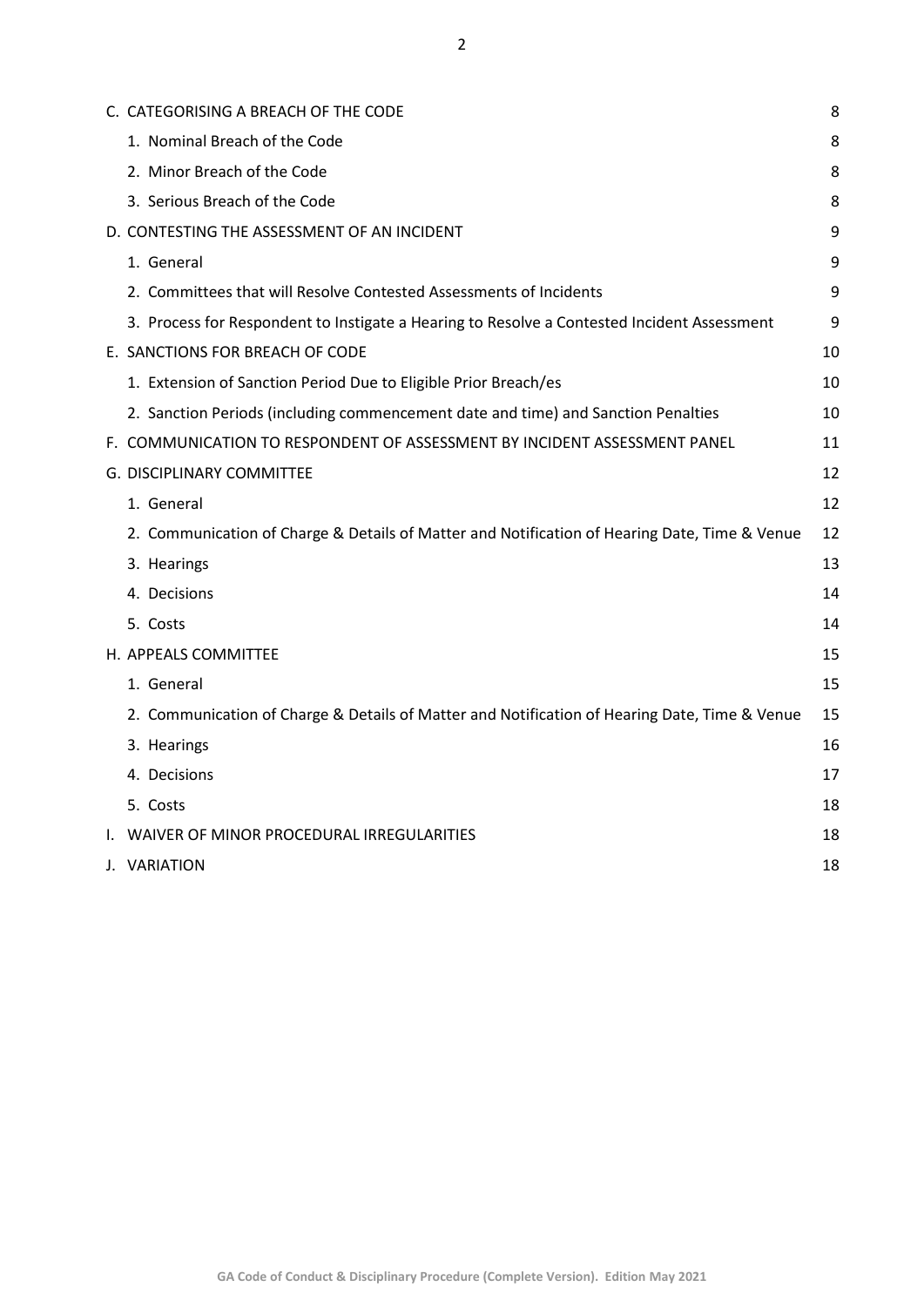## <span id="page-2-0"></span>**I. EXECUTIVE SUMMARY**

This Code is designed to help the management of GA and Participants in GA events. It sets out the conduct and ethics that are expected of Participants. The Disciplinary Procedure sets out the procedure to be followed when there may have been a breach of this Code.

#### **STEP-BY-STEP SUMMARY OF THE DISCIPLINARY PROCEDURE IN OPERATION**

- 1. A person bound by the Code performs an action that (if officially assessed) has the potential to be classified as a breach of the Code.
- 2. The action is brought to the attention of GA in any way. GA will promptly determine whether it is appropriate to officially investigate the incident. GA is not obliged to investigate.
- 3. If an official investigation is conducted, it is performed by an authorised GA official/s. In most cases the investigation may be limited to consideration of brief verbal witness reports. In most cases there will be no requirement for the person who performed the action being investigated (ie the Respondent) to be consulted as a part of the initial investigation, although in some cases it may be useful to do so. (The Respondent will have the opportunity to present additional information should they decide to contest the initial assessment of the incident once it has been made.)
- 4. The findings of the official investigation will be reported to the Incident Assessment Panel. In most cases it will be appropriate that this report be a very brief written summary. The Incident Assessment Panel should promptly consider and discuss the findings of the official investigation. This discussion may take place for example in person, or by phone, or text message, or email, or skype, etc.
- 5. If the Incident Assessment Panel considers that a Minor Breach or a Serious Breach has been committed, it will promptly categorise the Breach, and assess a penalty with reference to the table of guidelines. The Incident Assessment Panel has the flexibility and discretion to assess sanctions that differ from the table of guidelines.
- 6. The evaluation of the Incident Assessment Panel will be promptly communicated in writing to the Respondent (using a template communication), together with a description of the Respondent's options and potential sanctions. (NOTE: Any communication proposed to be sent under this document to a person under the age of 18 must first be sent or communicated to the person's parent or legal guardian. In all communications made under this document the interests of any recipient under the age of 18 must be taken into account.) This communication will be copied to the Respondent's Member Association (or national association if the Respondent is not an Australian golfer), and to any club of which GA knows the Respondent to be a member.
	- The Respondent may choose to accept the evaluation of the Incident Assessment Panel. If they do, the penalty will be discounted; OR
	- The Respondent may choose to contest the evaluation of the Incident Assessment Panel at a tribunal hearing. If they do and if the committee that hears the case decides to uphold the evaluation of the Incident Assessment Panel, the Respondent will be subject to the full sanction. Once the matter has been determined by the tribunal hearing, it is concluded and neither party will have any further right of appeal.
- Note 1: When a Respondent is sanctioned there are two concurrent penalties. First, they are suspended for the designated number of days from all GA and Member Association events; and secondly (for members of Australian clubs only) their GA Handicap is suspended for the designated number of days. Sanction penalties are extended when a Respondent has an Eligible Prior Breach.
- Note 2: In unusual cases, the Incident Assessment Panel may at its absolute discretion decide that the most appropriate course of action is to refer a matter directly to a tribunal hearing. The committee that hears the matter will make an assessment. The Respondent may contest this assessment at a further tribunal hearing which will be handled by a different committee – in such a case, once this different committee makes its determination, the matter is concluded and neither party will have any further right of appeal.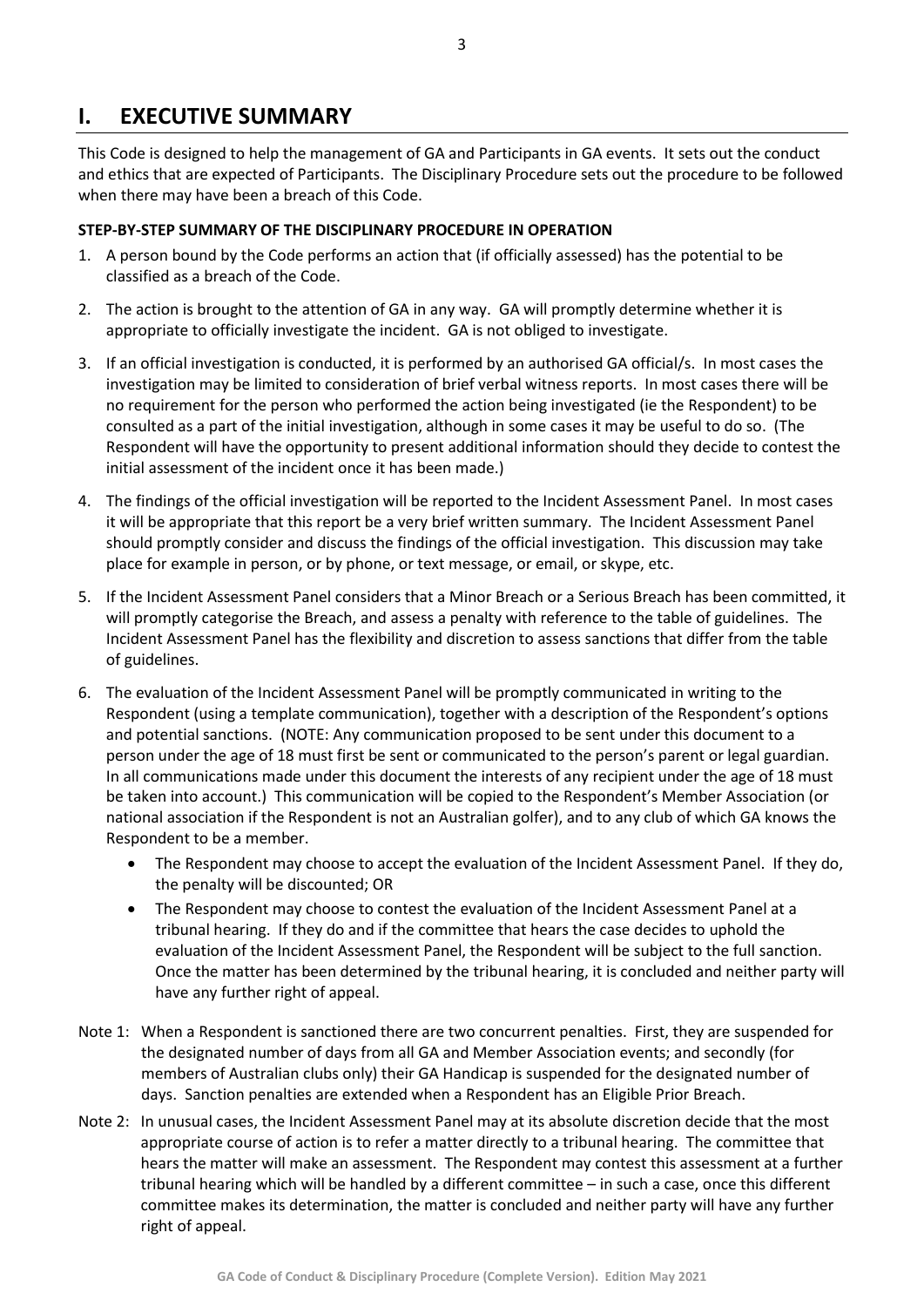# <span id="page-3-0"></span>**II. DICTIONARY OF TERMS**

#### **Appeals Committee**

The Appeals Committee is a 3-person committee comprised as set out in the Disciplinary Procedure. If it is the Disciplinary Committee (and not the Incident Assessment Panel) that made the initial assessment of 'Official Assessment: Breach', and the Respondent wishes to contest this assessment, the matter is resolved by the Appeals Committee.

#### **Code**

The code of conduct set out in this document.

#### **Disciplinary Committee**

The Disciplinary Committee is a 3-person committee comprised as set out in the Disciplinary Procedure. A hearing of the Disciplinary Committee may be conducted either:

- i. To resolve a case where the Respondent wishes to contest an assessment of the Incident Assessment Panel, or
- ii. When the Incident Assessment Panel has referred a matter to the Disciplinary Committee for initial assessment.

#### **Disciplinary Procedure**

The disciplinary procedure set out in this document.

#### **Eligible Prior Breach**

A breach is an Eligible Prior Breach when the Respondent has been sanctioned for a same-category breach (or for a breach of a more serious category) of the Code during the 18 months that immediately precedes the date on which the new incident is alleged to have occurred. (This includes when a sanction has been applied under a Code of Conduct that is operated by a Member Association of GA where the Member Association has adopted the GA Code.) Examples:

- If breach B occurs before the Respondent has been notified of breach A, then breach A is not considered an Eligible Prior Breach under this clause when determining the sanction for breach B.
- If the Respondent commits breach B after they have officially lodged an appeal against a sanction for breach A, and the appeal is unresolved at the time of breach B, breach A will not be considered an Eligible Prior Breach for the purposes of this clause.
- If the Respondent commits breach B after they have been notified of a sanction for breach A and they have not officially appealed against the sanction for breach A but decide to do so after they commit breach B, breach A is considered an Eligible Prior Breach for the purposes of this clause unless any subsequent appeal against breach A is officially upheld.

#### **Event**

A competition conducted under the auspices of GA.

#### **Final Assessment: Breach**

Where an assessment of 'Official Assessment: Breach' has been contested by the Respondent and where the committee that resolved the matter in accordance with the Disciplinary Procedure has upheld the original assessment. Where applicable, this decision may also incorporate a decision in accordance with the Disciplinary Procedure to reduce or eliminate the original sanction, including for example in cases where the breach has been recategorised.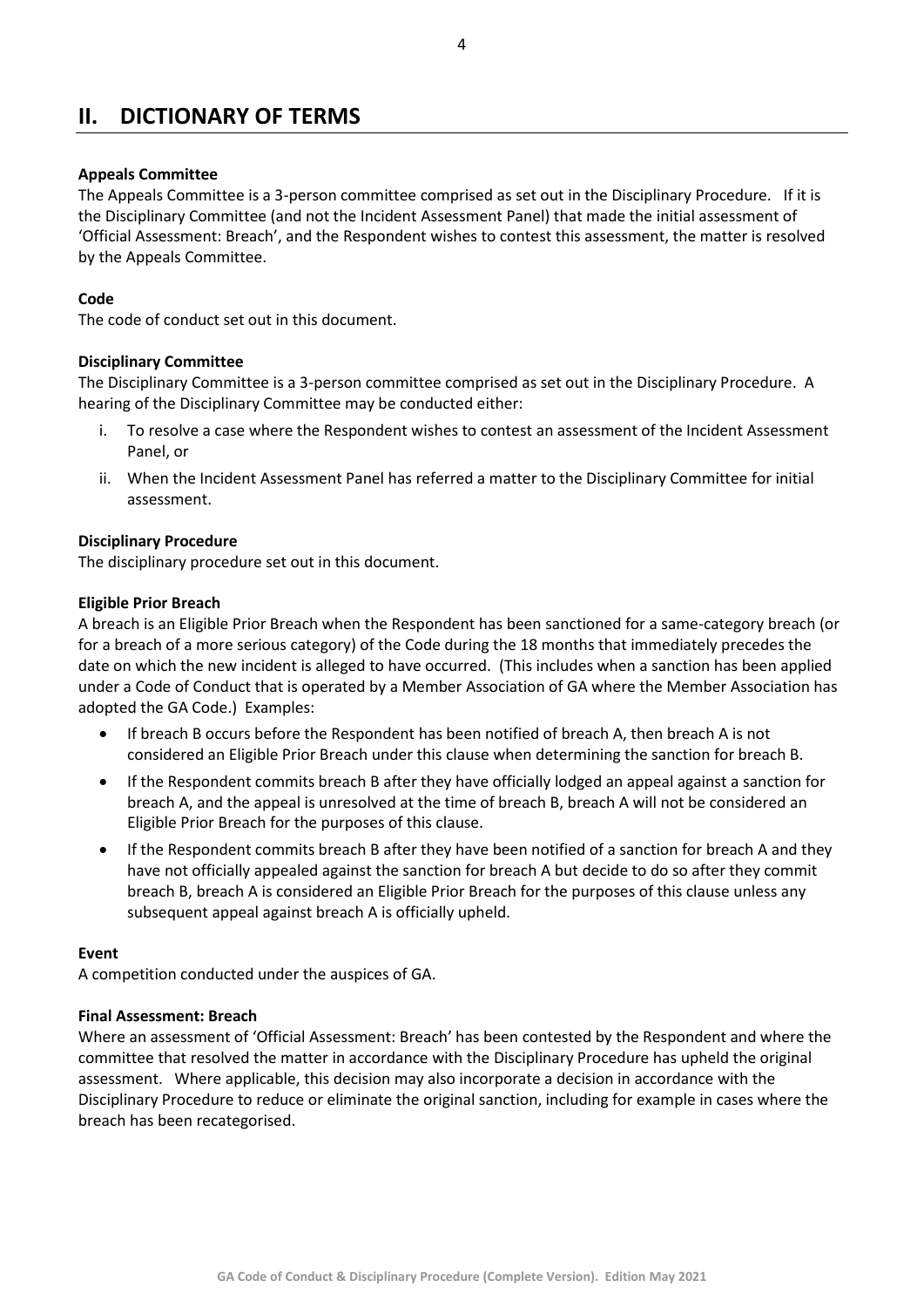#### **Final Assessment: No Breach**

Where an assessment of 'Official Assessment: Breach' has been contested by the Respondent and where the committee that resolved the matter in accordance with the Disciplinary Procedure has determined that no breach of the Code has occurred.

#### **GA**

Golf Australia.

#### **Incident Assessment Panel**

The Incident Assessment Panel is a two-person panel which is comprised of GA's General Manager, Events & Operations and one other official as appropriate. The second official may be another GA official or may be a Member State official. In the event that one of these two officials is not immediately available, they may be replaced by GA for a specific case by any of the following GA officials: the Chairman, CEO, Major Events Manager, Senior Manager – Play Management & Regulations, or General Manager - High Performance. The function of the Incident Assessment Panel is to consider the findings of an investigation into a potential breach of the Code. The GA official who conducted the investigation is not precluded from being one of the GA officials on the Incident Assessment Panel for that incident.

#### **Official Assessment: Breach**

Where the assessment of the first entity to make an official determination on a matter under the Disciplinary Procedure is that the Respondent is in breach of the Code. Where applicable, this assessment also incorporates any consequent sanction in accordance with the Disciplinary Procedure.

#### **Official Assessment: No Breach**

Where the assessment of the first entity to make an official determination on a matter under the Disciplinary Procedure is that the Respondent has not breached the Code.

#### **Participant**

A Participant in an Event is a person who has engaged with that Event as any of the following: a competitor, a caddie (as defined in the Rules of Golf as approved by R&A Rules Limited), a family member or friend or supporter or associate of a competitor or caddie, a non-playing captain or manager, a team official or support official, a spectator, a person who comments digitally or otherwise in a public domain on an Event or on another Participant of an Event, and anyone else considered by GA at its absolute discretion to be a Participant.

#### **Respondent**

A Participant whose action/s are the subject of consideration and/or a decision under this Code and Disciplinary Procedure.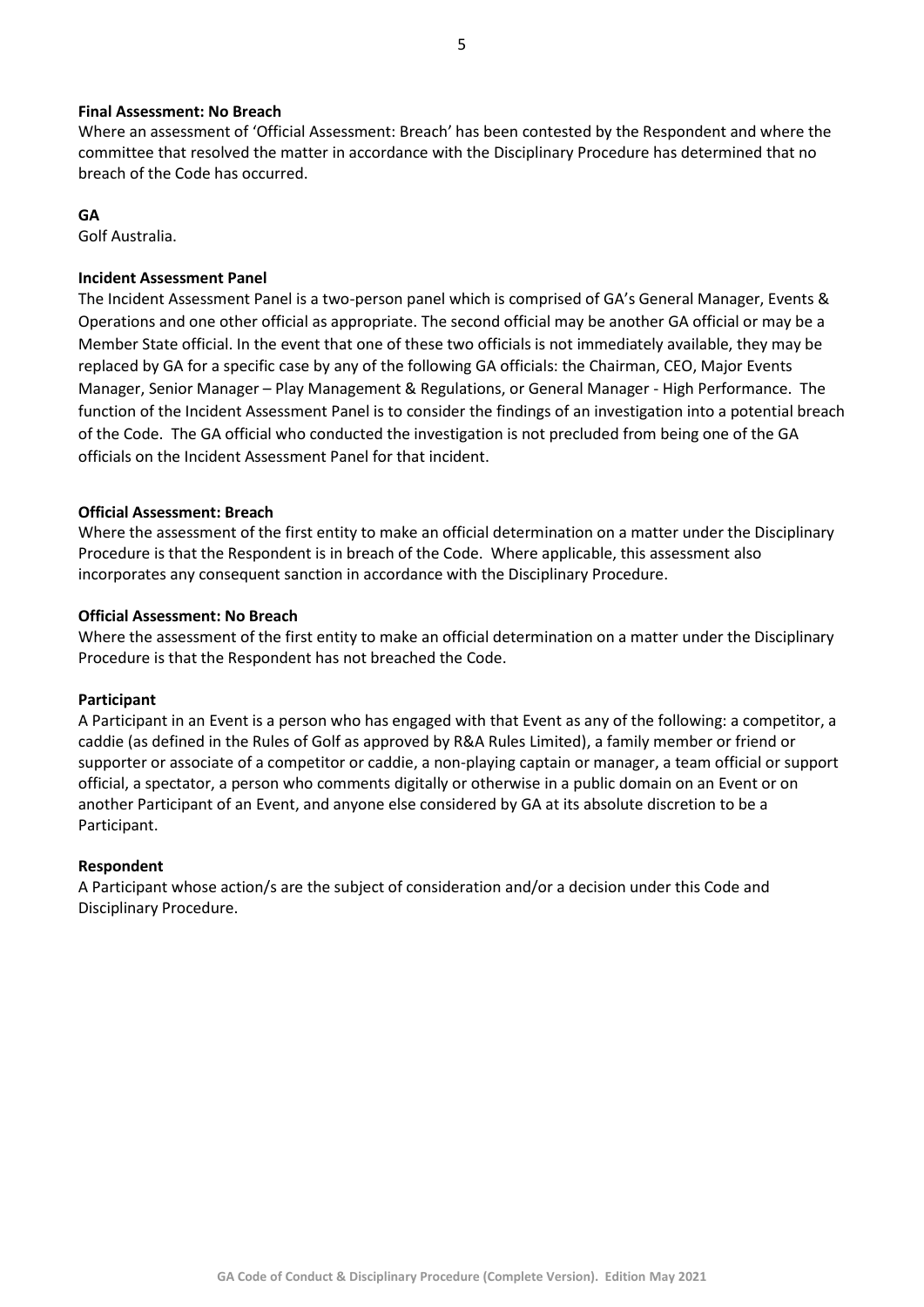# <span id="page-5-0"></span>**III. CODE OF CONDUCT**

#### <span id="page-5-1"></span>**A. GENERAL**

By agreeing to be bound by the conditions of an Event (and where the Conditions of the Event include the Code and Disciplinary Procedure), or by accessing the property of a venue club for an Event on either an official practice day or an official competition day, or by commenting digitally or otherwise in a public domain on an Event or on another Participant of an Event, or by such other mechanism as may be in effect from time to time, each Participant submits that:

- 1. They agree to be bound by this Code and Disciplinary Procedure.
- 2. Any actions taken by them up until midnight on the day after the final day of the Event will be actionable under this Code and Disciplinary Procedure.
- 3. Any actions taken by them that are directly relevant to the Event will be actionable under this Code and Disciplinary Procedure for a period of 12 months after the conclusion of the Event.

It would be impossible to define exactly the standard of conduct expected from a Participant in all circumstances or to list all acts that would amount to a breach of the Code and lead to disciplinary sanction. In most cases common sense should tell the Participant the standard of behaviour that is required. Any Participant who has any doubts as to the conduct which is expected of them should consult a GA official for guidance.

#### <span id="page-5-2"></span>**B. GUIDELINES**

In most circumstances the following acts or omissions by a Participant will be considered to be breaches of the Code and will lead to a sanction being imposed upon the Participant where a breach notice is accepted or unsuccessfully defended.

- <span id="page-5-3"></span>**1. Best Efforts –** Failure to give their best efforts in competition.
- <span id="page-5-4"></span>**2. Etiquette –** Failure to comply with normally accepted standards of courtesy and golf etiquette.
- <span id="page-5-5"></span>**3. Misbehaviour –** Misbehaviour of a personal nature that is generally unacceptable by normal social standards and which GA at its sole discretion considers to be harmful to the reputation of GA, or a Member Association of GA, or a venue club/facility, or an Event, or another Participant.
- <span id="page-5-6"></span>**4. Injurious Conduct –** Conduct likely to injure or discredit the reputation of GA, or a Member Association of GA, or a venue club/facility, or an Event, or another Participant.
- <span id="page-5-7"></span>**5. Failure to Report a Breach of the Code –** Failure by a Participant to:
	- (i) Report a breach of the Code by another Participant when the breach is known to that Participant or in circumstances where they should reasonably have realised that a breach of the Code may have occurred; or
	- (ii) Fully cooperate in any enquiry or proceedings relating to a breach or suspected breach of the Code.
- <span id="page-5-8"></span>**6. Rules of Golf –** Failure to comply with the Rules of Golf, Local Rules, or Conditions of Competition.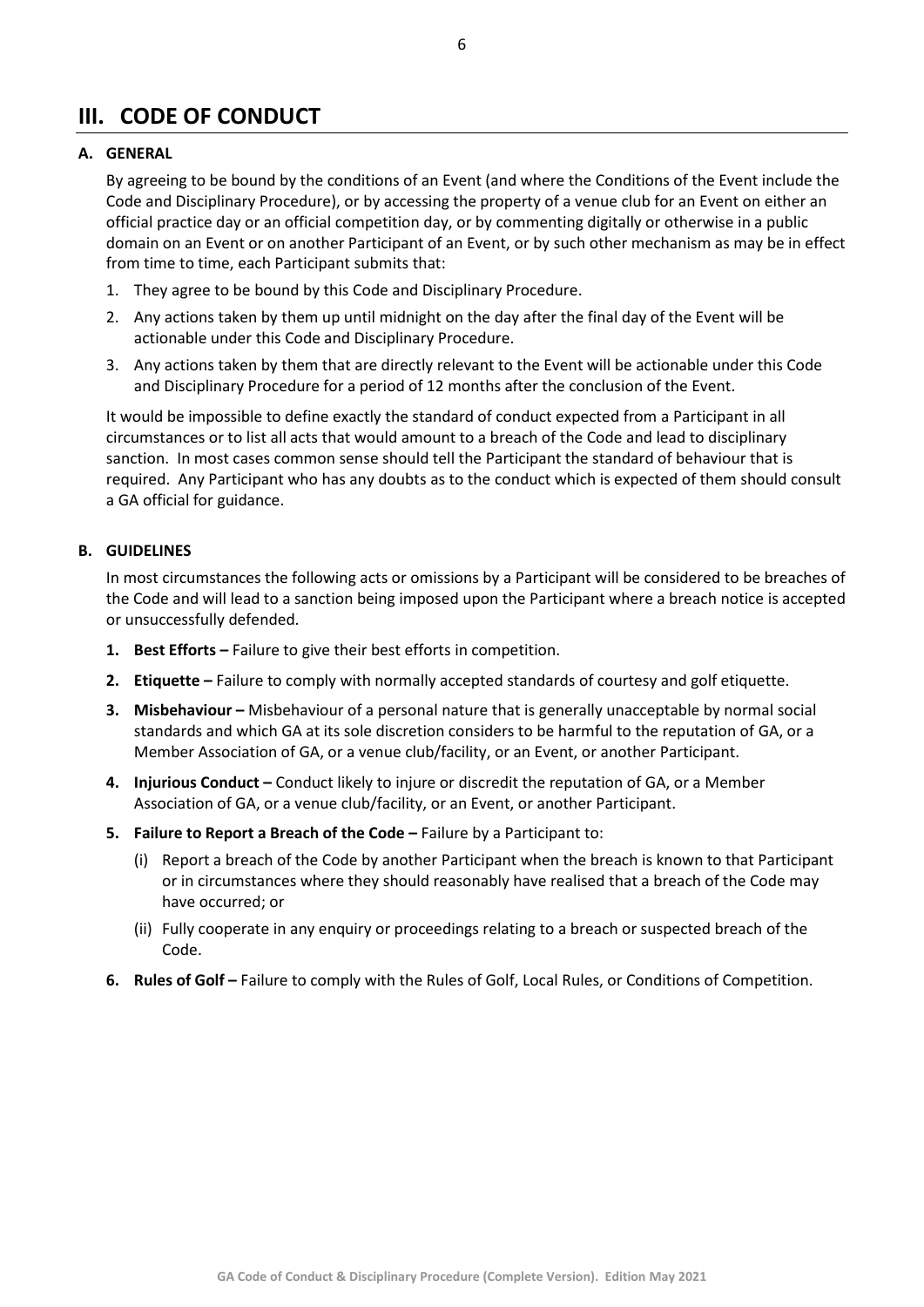## <span id="page-6-0"></span>**IV. DISCIPLINARY PROCEDURE**

#### <span id="page-6-1"></span>**A. FORMAL INVESTIGATION OF AN INCIDENT**

Where a Participant may have committed a breach of the Code, the conditions for conducting a formal investigation are:

- A formal investigation may only be conducted if it is initiated by any member of the GA Handicapping, Rules & Competitions Policy Committee (or one of its successors) or the Company Secretary of GA. If any of these officials instructs that an investigation be conducted, no other official can change that decision. If one of these officials does not consider an investigation is warranted and another official does consider an investigation is warranted, an investigation will be conducted.
- The investigation will be conducted by any GA official/s as determined by either the GA Chairman, Chief Executive Officer, General Manager – Events & Operations, or Company Secretary..
- There is no requirement for a formal complaint to be lodged in order for an investigation to be initiated. It is entirely at the discretion of GA as to whether an incident is to be formally investigated.
- It will be entirely at GA's discretion to determine the nature and scope of the investigation. Investigations should ideally be conducted in a prompt manner. In most cases the investigation will be limited to prompt consideration of verbal reports by witness/s to the incident. In most cases there will be no requirement for the Respondent to be consulted as a part of the official investigation, although in some cases it may be helpful to do so. The Respondent will have the opportunity to present additional information should they choose to contest the assessment of the Incident Assessment Panel.
- The findings of the investigation must be reported to the Incident Assessment Panel for official assessment. In most cases it will be appropriate that this report be a very brief written summary.

#### <span id="page-6-2"></span>**B. CONSIDERATION OF FINDINGS OF FORMAL INVESTIGATION**

Following the investigation and the gathering of evidence, the members of the Incident Assessment Panel should promptly consider and discuss the findings of the official investigation. This discussion may take place for example in person, or by phone, or text message, or email, or skype, etc. The Incident Assessment Panel will have three options:

- Official Assessment: No Breach.
- Official Assessment: Breach.
- The Incident Assessment Panel may at its absolute discretion decide that the most appropriate course of action is to refer the matter to a hearing of the Disciplinary Committee for determination.

If the matter is referred by the Incident Assessment Panel to the Disciplinary Committee for initial assessment, a hearing of the Disciplinary Committee will take place as set out in this document. The Disciplinary Committee must make an assessment and it will have two options as follows:

- Official Assessment: No Breach.
- Official Assessment: Breach.

Where the outcome has been assessed by either the Incident Assessment Panel or the Disciplinary Committee as 'Official Assessment: No Breach', the matter is completed and no action is taken against the Respondent.

If any evidence comes to the attention of GA subsequent to the initial investigation and/or the decision as to whether an alleged incident is considered to constitute a Nominal Breach, a Minor Breach, a Serious Breach, or No Breach for the purposes of this Disciplinary Procedure, then GA will be entitled to recategorise the incident as it considers appropriate taking into account such evidence.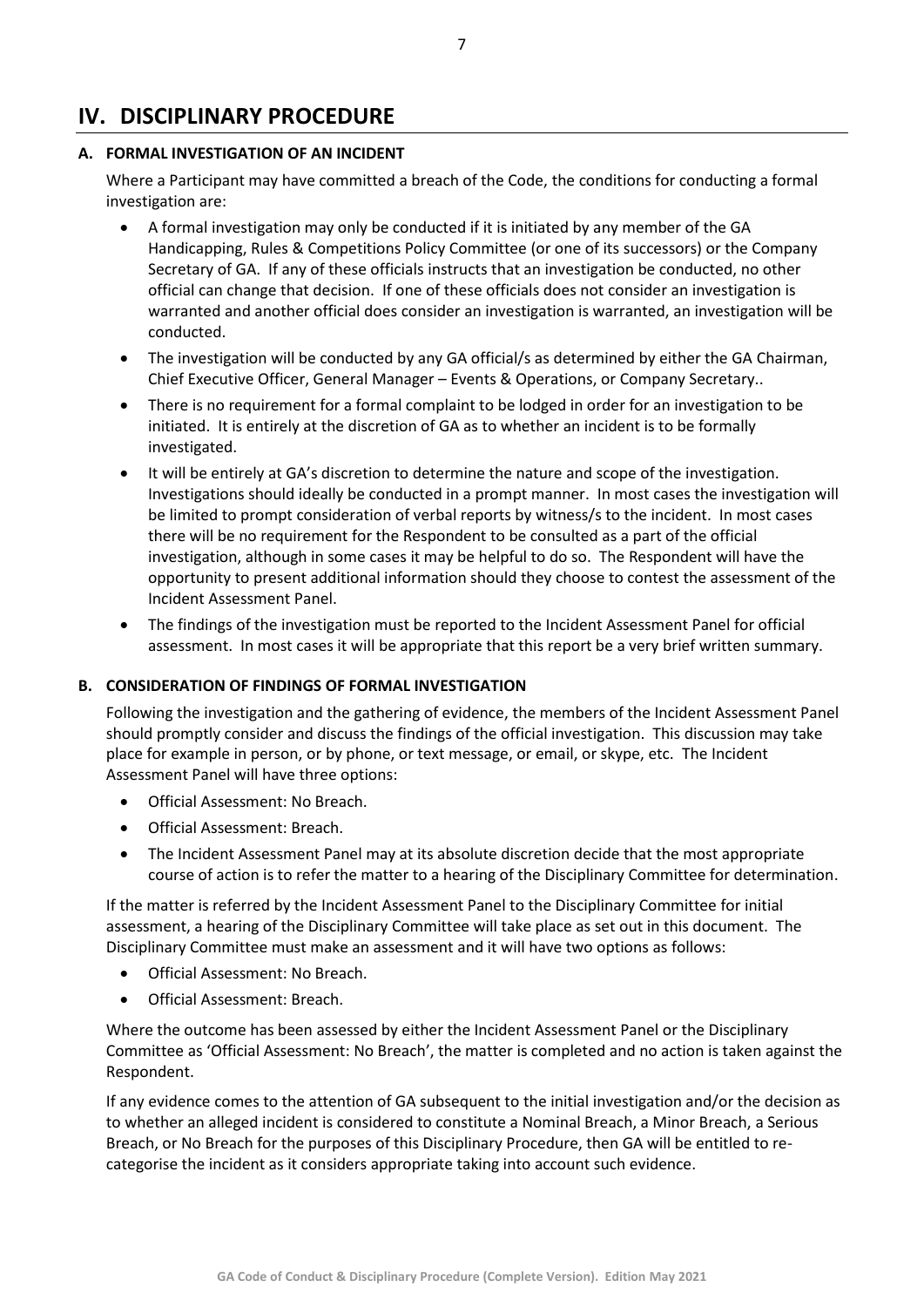#### <span id="page-7-0"></span>**C. CATEGORISING A BREACH OF THE CODE**

Where the outcome has been assessed as 'Official Assessment: Breach', there are three options available to categorise the action, or actions, of the Respondent, and the Incident Assessment Panel (or the Disciplinary Committee if the matter is referred by the Incident Assessment Panel to the Disciplinary Committee for initial assessment) must choose one of these options. The three options are:

- A Nominal Breach of the Code has occurred, or
- A Minor Breach of the Code has occurred, or
- A Serious Breach of the Code has occurred.

These three options are defined as follows.

- <span id="page-7-1"></span>**1. Nominal Breach of the Code –** A breach of the Code that does not warrant any further sanction against the Respondent, other than any sanction that might already have been imposed under the Rules of Golf, Local Rules, or Conditions of Competition. A matter that technically qualifies as a Minor Breach of the Code may be considered by the Incident Assessment Panel (or the Disciplinary Committee if the matter is referred by the Incident Assessment Panel to the Disciplinary Committee for initial assessment) to be insubstantial enough to be classified as a Nominal Breach of the Code.
- <span id="page-7-2"></span>**2. Minor Breach of the Code –** (includes any of the following where GA at its absolute discretion considers an action/s to be significant enough for it to be inappropriate to be categorised as a Nominal Breach of the Code, but not significant enough for it to be categorised as a Serious Breach of the Code)
	- **(i) Best Efforts:** Playing in a manner (with no ulterior motive) that creates negative exposure for GA or the Event, or upsets or distracts fellow Participants.
	- **(ii) Etiquette:** Examples of actions that may warrant such consideration include but are not limited to any of: non-raking of a bunker, dropping litter on the course, lack of verbal warning when hitting a ball close to spectators.
	- **(iii) General Misbehaviour:** General abuse of Event, course, or golf equipment or the like, use of audible obscenities, minor incidents resulting from drunken or otherwise socially unacceptable behaviour by a Participant, repeated breach of practice regulations. A display of clear but minor abusive behaviour towards, or clear but minor disrespect of, another Participant or of an official of any of the following: GA, the event, a Member Association of GA, a venue club/facility, another Participant. Repeated breach of dress, smoking, alcohol or other event policies. (Note: Any sanctions that may be applied to the player for causing damage to something which is not their own property should not preclude consideration of the player being invoiced for the cost of repairs.)
	- **(iv) Injurious Conduct:** Actions or comments that may harm or discredit officials, fellow Participants, sponsors, promoters, volunteers, third-party contractors, GA, a venue facility/club, or the Event generally but which does not or is unlikely to create significant or long-term damage (reputational or otherwise) to any of the aforementioned entities.
	- **(v) Failure to Report a Breach of the Code:** A failure to report a breach of the Code by a fellow Participant or to fully and properly assist in an enquiry regarding such a breach.
	- **(vi) Rules of Golf:** A breach of the Rules of Golf which is found to be a careless or negligent infringement of the Rules of Golf and where it is considered that disqualification from the Event at which such breach has taken place is not a sufficient sanction on the Participant.
- <span id="page-7-3"></span>**3. Serious Breach of the Code** (includes any of the following where GA at its absolute discretion considers an action/s to be significant enough for it to be inappropriate to be categorised as a Minor Breach of the Code)
	- **(i) Best Efforts:** Failure to give best efforts in an attempt to contrive a result.
	- **(ii) Etiquette:** An example of an action that may warrant such consideration is dangerous play leading to, or which could have led to, material third-party injury.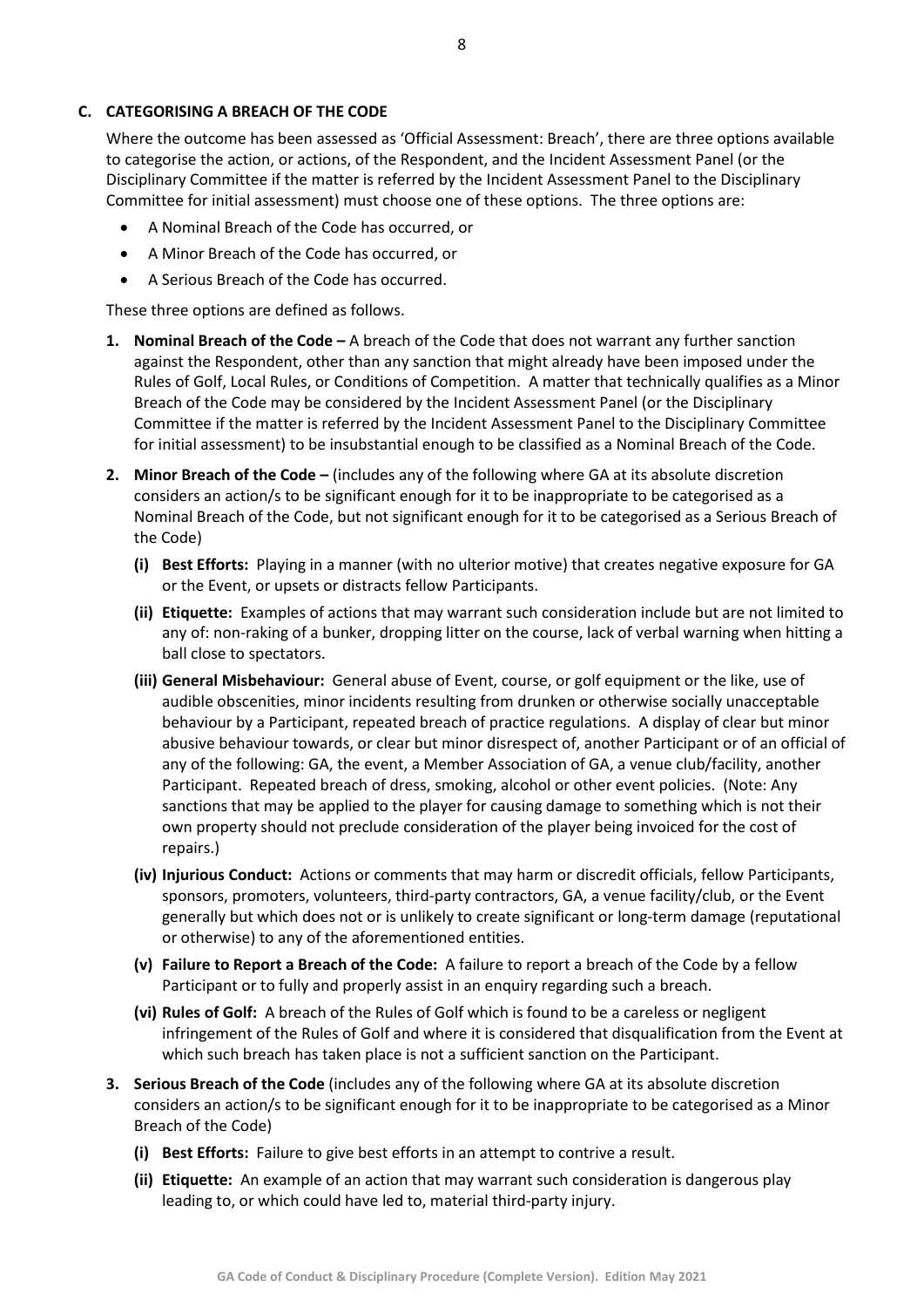- **(iii) Significant Misbehaviour:** Significant abuse of Event, course, or golf equipment or the like. Significant use of audible obscenities, material incidents resulting from drunken or otherwise socially unacceptable behaviour by a Participant. A display of significant abusive behaviour towards, or significant disrespect of, another Participant or of an official of any of the following: GA, the Event, a Member Association of GA, a venue club/facility, another Participant. Significant breaches of dress, smoking, alcohol, or other event policies. (Note: Any sanctions that may be applied to the player for causing damage to something which is not their own property should not preclude consideration of the player being invoiced for the cost of repairs.)
- **(iv) Injurious Conduct:** Actions or comments that may harm or discredit officials, fellow Participants, sponsors, promoters, volunteers, third-party contractors, GA, a venue facility/club, or the Event generally and that does cause or is likely to cause significant or long-term damage (reputational or otherwise) to any of the aforementioned entities.
- **(v) Rules of Golf:** A breach of the Rules of Golf which is found to be a deliberate infringement of the Rules of Golf or where the Participant's actions or omissions to act are reckless to the extent that they should have known that a breach of the Rules of Golf would occur.

The above list is for guidance and for illustrative purposes only and does not prejudice GA's discretion to determine the seriousness of an alleged breach of the Code on a case by case basis in accordance with the relevant facts and evidence obtained.

#### <span id="page-8-1"></span><span id="page-8-0"></span>**D. CONTESTING THE ASSESSMENT OF AN INCIDENT**

#### **1. General**

If the action/s of a Respondent is assessed to be 'Official Assessment: Breach', the Respondent will have the option to contest this assessment in a committee hearing. The Respondent may contest the assessment once.

The relevant committee may:

- uphold the original decision in entirety (including the length of sanction) and make a determination of 'Final Official Assessment: Breach'; or
- uphold the original decision in part by making a determination of 'Final Official Assessment: Breach', but decide to reduce (which may include by recategorising a breach) or to eliminate the assessed sanction. It may not increase the assessed sanction. Or
- overturn the original decision in entirety and make a determination of 'Final Official Assessment: No Breach'.

Once the matter has been determined by the relevant committee, it is concluded and neither party will have any further right of appeal.

#### <span id="page-8-2"></span>**2. Committees that will Resolve Contested Assessments of Incidents**

- (i) **DISCIPLINARY COMMITTEE.** If it is the **Incident Assessment Panel** that has made the assessment 'Official Assessment: Breach', it is the Disciplinary Committee that will resolve a case where the Respondent chooses to contest this assessment.
- (ii) **APPEALS COMMITTEE.** If it is the **Disciplinary Committee,** and not the Incident Assessment Panel, that has made the assessment 'Official Assessment: Breach', it is the Appeals Committee that will resolve a case where the Respondent chooses to contest this assessment.

#### <span id="page-8-3"></span>**3. Process for Respondent to Instigate a Hearing to Resolve a Contested Incident Assessment**

In order for a Respondent to initiate a hearing to resolve a contested incident assessment, the Respondent must lodge in writing (either electronically or on paper) with GA that they wish for a hearing to take place. This notice must be received by GA by no later than 7 days (ie 168 hours) after the notice of 'Official Assessment: Breach' was officially communicated to the Respondent. The Respondent is not obliged to provide any reasons to support their request for a hearing to determine the matter.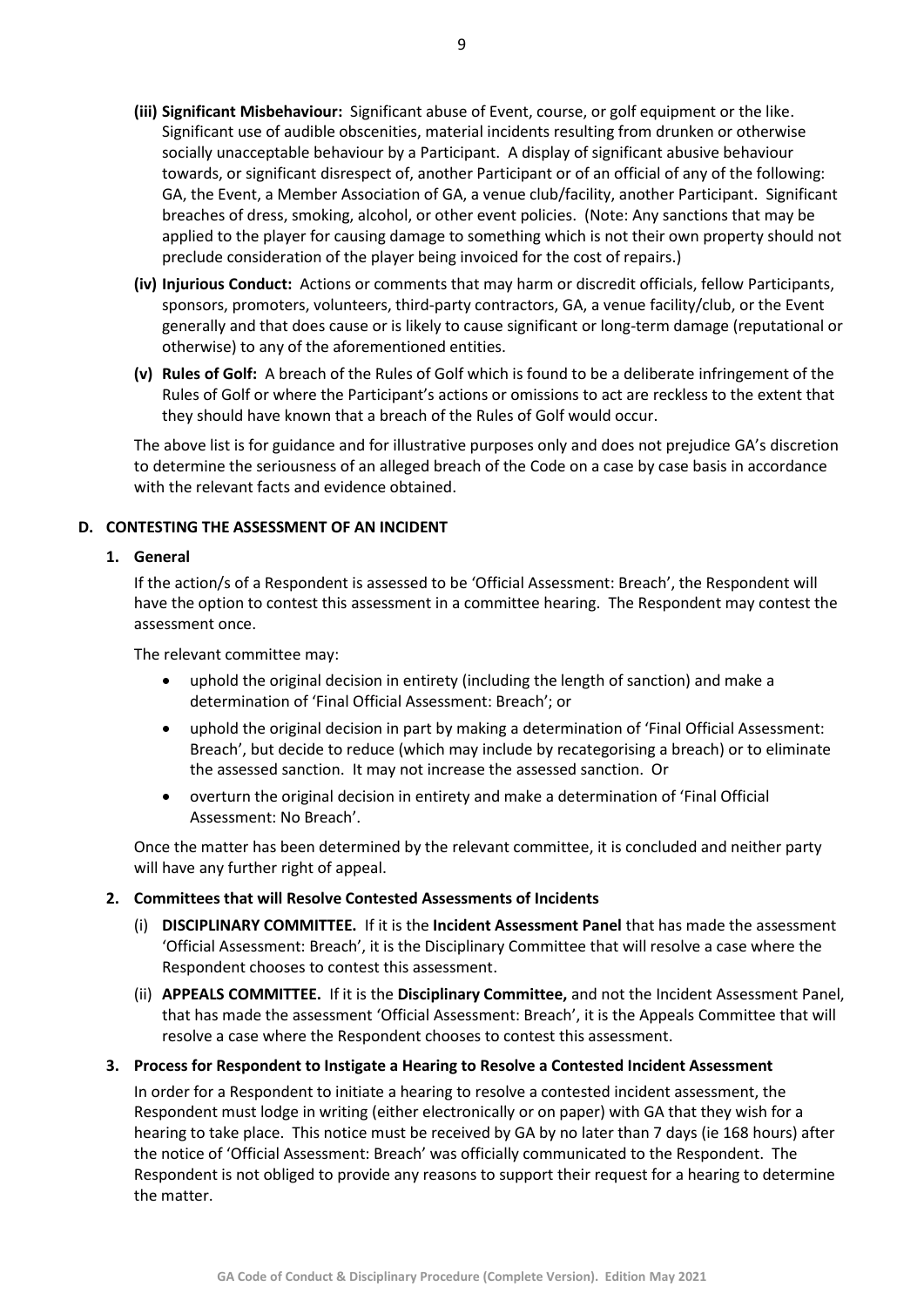#### <span id="page-9-1"></span><span id="page-9-0"></span>**E. SANCTIONS FOR BREACH OF CODE**

#### **1. Extension of Sanction Period Due to Eligible Prior Breach/es**

Sanction penalties are extended (as set out in the below sanction tables) when a Respondent has an Eligible Prior Breach.

#### <span id="page-9-2"></span>**2. Sanction Periods (including commencement date and time) and Sanction Penalties**

Any sanction will take effect on the date and time which is seven days after the assessment of the incident/s has been officially communicated to the player, unless the Respondent officially communicates a decision to contest this assessment. In such case any sanction will not be eligible to take effect until the matter has been formally resolved under this Disciplinary Procedure.

Exception: In circumstances considered to be exceptional by GA, GA may determine to have a sanction take immediate effect. Such a decision must be made by at least two of the following GA officials: Chairman of GA, Chief Executive Officer, General Manager – Events & Operations, General Manager – High Performance, General Manager – Game Development and Senior Manager – Play Management & Regulations.

**Sanction Penalties (\*).** When a Respondent is sanctioned there are two concurrent penalties. Firstly, they are suspended for the designated number of days from all GA and Member Association events; and secondly (for members of Australian clubs only) their GA Handicap is suspended for the designated number of days.

In cases where both of the following criteria have been met:

- Where the current matter is considered resolved under the terms of this Code, and
- Where it has been determined that the Respondent is in breach of this Code,

the following sanction periods will apply:

- (i) **Nominal Breach of the Code.** The matter is completed, no further action is taken against the Respondent, and no communication is provided to the Respondent unless the Respondent requests some communication.
- (ii) **Minor Breach of the Code.** The Respondent has two options. They can either contest the charge and have the matter resolved in a hearing, or they can accept the charge. The sanction is discounted if the Respondent accepts the charge. The respective sanctions are as follows:

| <b>Number of Eligible Prior</b><br><b>Breaches (not including</b><br>current breach) | <b>Charge contested by</b><br><b>Respondent &amp; then</b><br>upheld at hearing | <b>Discounted sanction</b><br>when charge accepted by<br>Respondent |
|--------------------------------------------------------------------------------------|---------------------------------------------------------------------------------|---------------------------------------------------------------------|
|                                                                                      | 7 days*                                                                         | Warning only                                                        |
|                                                                                      | $14$ days*                                                                      | 7 days*                                                             |
| $\mathfrak{p}$                                                                       | 30 days*                                                                        | 20 days*                                                            |
| 3                                                                                    | 60 days*                                                                        | 40 days*                                                            |
| 4                                                                                    | 120 days*                                                                       | 80 days*                                                            |
|                                                                                      | 240 days $*$                                                                    | $160$ days*                                                         |

Note: If in its absolute discretion the Incident Assessment Panel (or the Disciplinary Committee if the matter was referred by the Incident Assessment Panel to the Disciplinary Committee for initial assessment) considers such action to be warranted, it may choose to either extend the time period for these sanctions, or to have the sanction be served during a specific upcoming event/s. In such a case it will be for the Incident Assessment Panel (or the Disciplinary Committee if the matter was referred by the Incident Assessment Panel to the Disciplinary Committee for initial assessment) to establish any discount to the sanction that will apply if the initial assessment is accepted by the Respondent.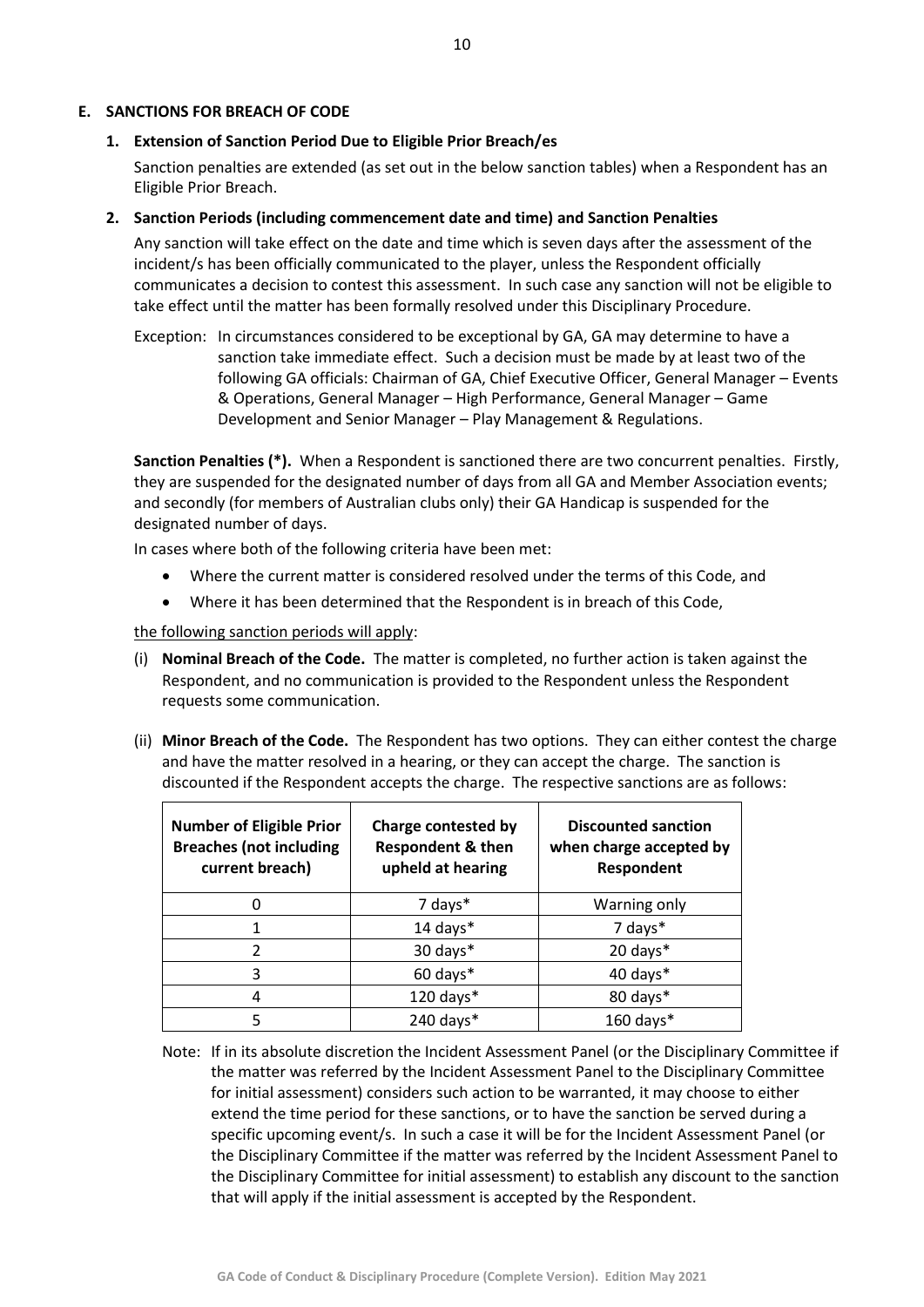(iii) **Serious Breach of the Code.** The Respondent has two options. They can either contest the charge and have the matter resolved in a hearing, or they can accept the charge. The sanction is discounted if the Respondent accepts the charge. The respective sanctions are as follows:

| <b>Number of Eligible Prior</b><br><b>Breaches (not including</b><br>current breach) | <b>Charge contested by</b><br><b>Respondent &amp; then</b><br>upheld at hearing | <b>Discounted sanction</b><br>when charge accepted by<br>Respondent |
|--------------------------------------------------------------------------------------|---------------------------------------------------------------------------------|---------------------------------------------------------------------|
| O                                                                                    | 30 days*                                                                        | $15$ days $*$                                                       |
|                                                                                      | 63 days*                                                                        | 42 days*                                                            |
| 2                                                                                    | 126 days*                                                                       | 84 days*                                                            |
| 3                                                                                    | $252$ days*                                                                     | $168$ days*                                                         |
| 4                                                                                    | 504 days*                                                                       | 336 days*                                                           |
| 5                                                                                    | 1008 days*                                                                      | $672$ days*                                                         |

Note: If in its absolute discretion the Incident Assessment Panel (or the Disciplinary Committee if the matter was referred by the Incident Assessment Panel to the Disciplinary Committee for initial assessment) considers such action to be warranted, it may choose to either extend the time period for these sanctions, or to have the sanction be served during a specific upcoming event/s. (**ACTIONS THAT REQUIRE DETERMINATION OF MORE SEVERE SANCTION PERIODS:** There are certain actions categorised by the Code as a Serious Breach that go beyond what the above sanction periods have been designed to address. More severe sanction periods must be determined in cases where such actions have been performed, except where exceptional circumstances are considered to be relevant by the Incident Assessment Panel (or the Disciplinary Committee if the matter was referred by the Incident Assessment Panel to the Disciplinary Committee for initial assessment). Examples of actions that require the determination of more severe sanction periods include but are not limited to any of: **bullying or threatening behaviour, vilification on the basis of gender or race or sexual orientation, acts of violence against another person, seeking to manipulate the result of a competition, cheating, acting with considered intent to cause damage to the course or to equipment of the Event or the venue facility or the like, criminal acts or the like**.) In such a case it will be for the Incident Assessment Panel (or the Disciplinary Committee if the matter was referred by the Incident Assessment Panel to the Disciplinary Committee for initial assessment) to establish any discount to the sanction that will apply if the initial assessment is accepted by the Respondent.

#### <span id="page-10-0"></span>**F. COMMUNICATION TO RESPONDENT OF ASSESSMENT BY INCIDENT ASSESSMENT PANEL**

When it has been officially assessed that a Respondent's action/s constitute a breach of the Code, GA's General Manager – Events & Operations shall be responsible for officially communicating the assessment to the Respondent. This communication:

- Should occur as soon as possible after the determination has been made; and
- It should include a listing of the aspect of the Code that the Respondent has been assessed to be in breach of; and
- Should set out the sanction (where applicable) and any potential sanction discount (where applicable), including the date and time at which the sanction will take effect and cease; and
- Should include advice of the Respondent's right to contest the assessment; and
- Must be copied to the Respondent's Member Association (or national Association in the event the Respondent is not an Australian golfer), and to any club of which GA knows the Respondent to be a member; and
- Must occur by email (or such other electronic means as it is believed that the Respondent regularly uses) – this is the primary communication. The primary communication must, for the Respondent only, be supported by a secondary communication to advise that an email has been sent. The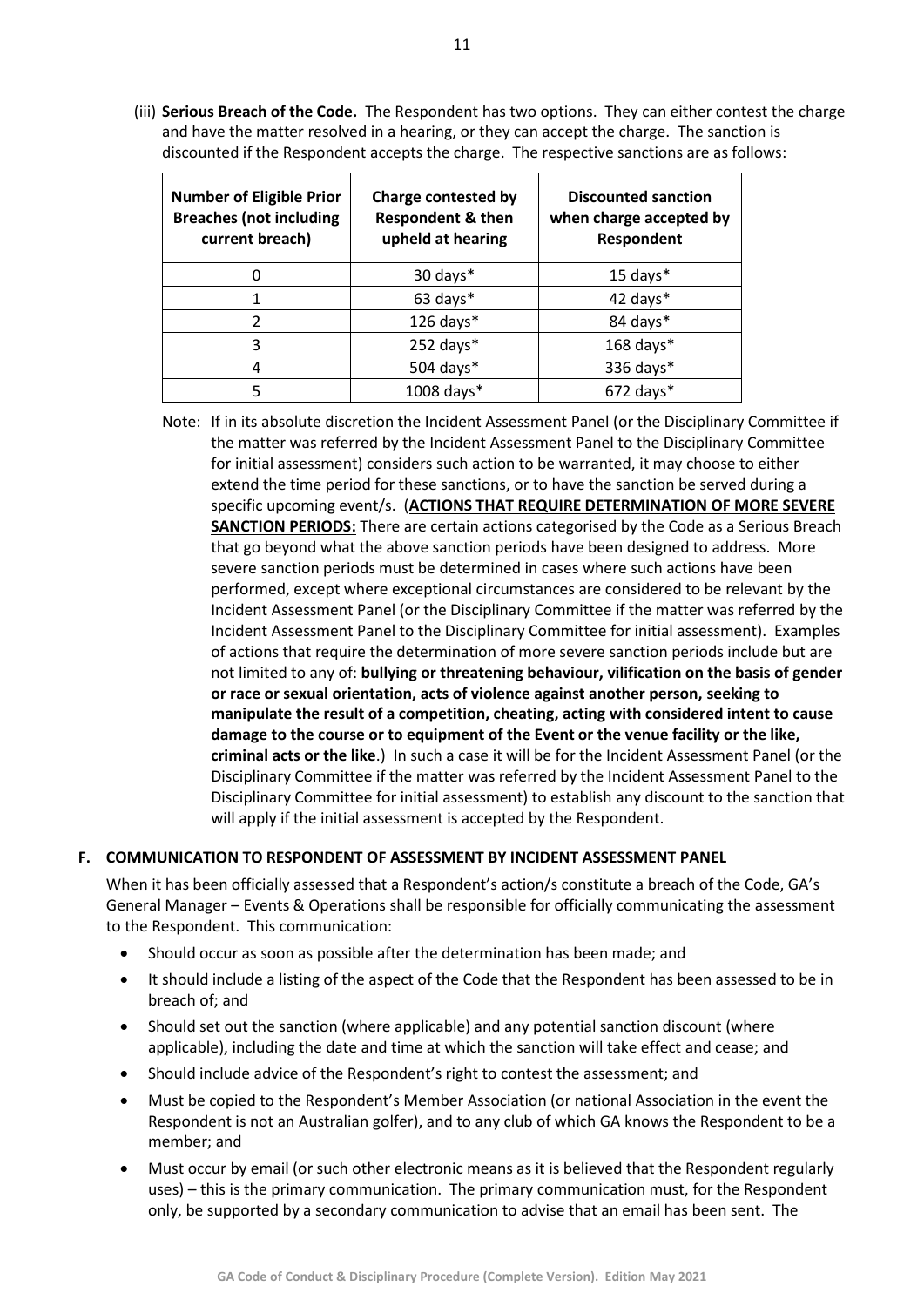secondary communication may be via text message or verbally. (NOTE: Any communication proposed to be sent under this document to a person under the age of 18 must first be sent or communicated to the person's parent or legal guardian. In all communications made under this document the interests of any recipient under the age of 18 must be taken into account.)

#### <span id="page-11-1"></span><span id="page-11-0"></span>**G. DISCIPLINARY COMMITTEE**

#### **1. General**

A hearing of the Disciplinary Committee may be conducted either:

- To resolve a case where the Respondent wishes to contest an assessment of the Incident Assessment Panel, or
- When the Incident Assessment Panel has referred a matter to the Disciplinary Committee for initial assessment.

The operating procedures at a hearing of the Disciplinary Committee are the same in either case.

A hearing of the Disciplinary Committee should take place as soon as possible after it is established that a hearing is required. It must take place at a time and place that in the sole opinion of the chairperson is not notably unreasonable for the Respondent.

A hearing of the Disciplinary Committee is an informal internal inquiry. The purpose of the hearing before the Disciplinary Committee is to dispose of the matter as speedily and informally as possible consistent with a fair hearing, in good faith and the rules of natural justice. The rules of evidence do not apply to a hearing.

The hearing shall take place before three members of the Disciplinary Committee. GA shall select three people such that the Disciplinary Committee consists of one of each of the following:

- A legally qualified person (of at least 6 years post-qualification experience) who is not a GA official, who will be the chairperson of the Disciplinary Committee. [GA will maintain on file a list of at least two people eligible under this requirement who are willing to serve on the Disciplinary Committee at a hearing, subject to availability on a specific hearing date.]
- An experienced golf administrator.
- A member of the PGA of Australia, or a member of the WPGA.

Where the Chairperson of the Disciplinary Committee considers it necessary, the Disciplinary Committee will be entitled to appoint external experts or lawyers to advise the Disciplinary Committee, subject to the prior written approval of GA as to the cost of obtaining such external advice.

No person who was involved in the events relating to, or the investigation of, the alleged breach of the Code, or who has a clear vested interest in the outcome of the hearing, or who has made strong statements in the public domain either way on a directly relevant matter, should sit on the Disciplinary Committee. Each person who is approached to sit on the Disciplinary Committee for a matter will be required to make a declaration of any vested interest or involvement in the alleged breach prior to sitting on the Disciplinary Committee.

#### <span id="page-11-2"></span>**2. Communication of the Charge and Details of the Matter, and Notification of the Hearing Date, Time, and Venue**

GA will communicate as follows to the Respondent and to all members of the Disciplinary Committee at least five days (ie 120 hours) prior to the starting time for the hearing:

- The date, time, and venue for the hearing.
- A listing of the aspect of the Code that is relevant to the Respondent's action/s.
- A listing of the potential sanctions (where applicable) and any potential sanction discount (where applicable), including the date and time at which the sanctions would take effect and cease.
- Advice of the Respondent's right to contest the assessment of the incident (where applicable).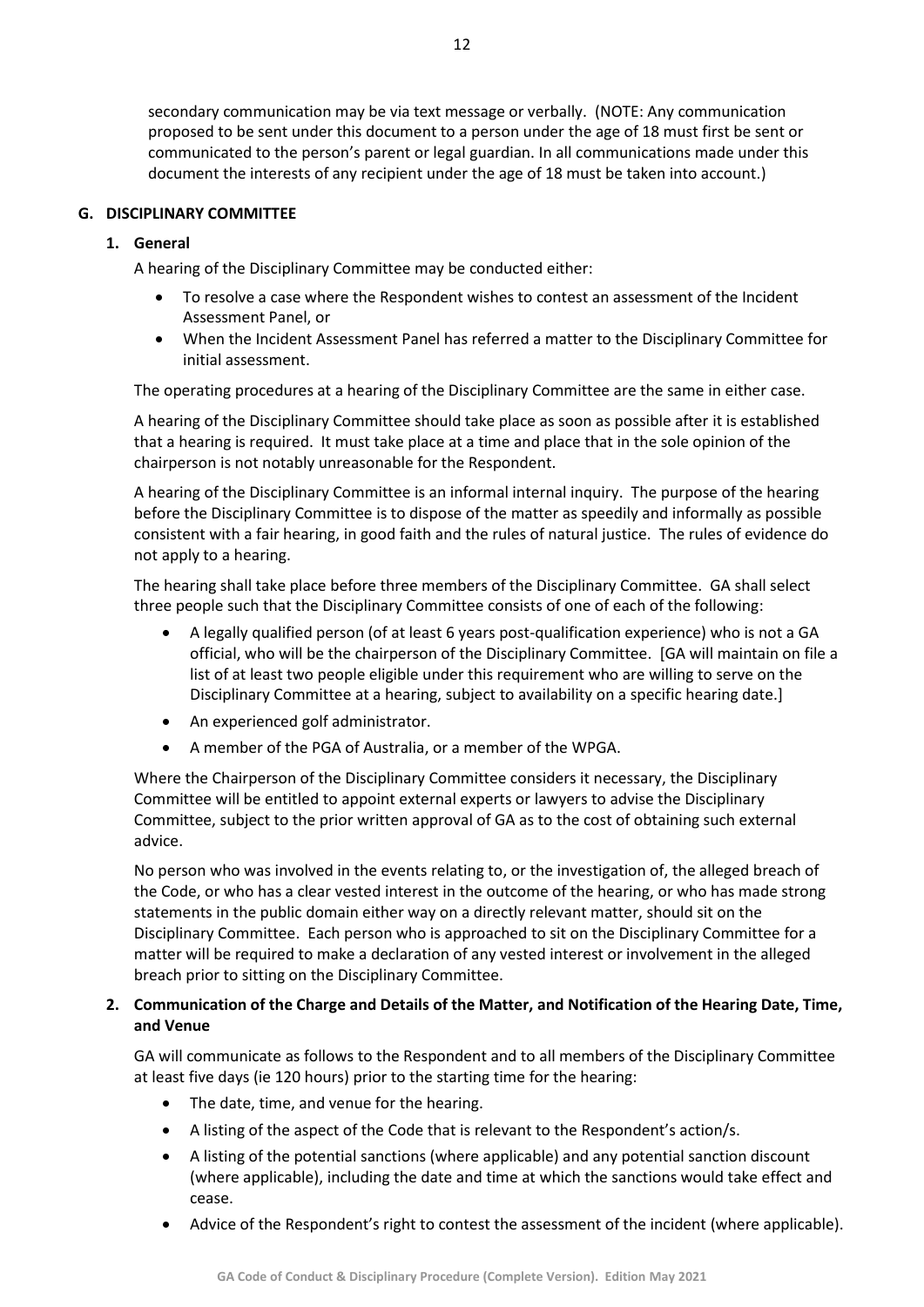- The communication must be copied to the Respondent's Member Association (or national Association in the event the Respondent is not an Australian golfer), and to any club of which GA knows the Respondent to be a member.
- The communication must occur by email (or such other electronic means as it is believed the Respondent regularly uses) – this is the primary communication. The primary communication must, for the Respondent only, be supported by a secondary communication to advise that an email has been sent. The secondary communication may be for example via text message or verbally. (NOTE: Any communication proposed to be sent under this document to a person under the age of 18 must first be sent or communicated to the person's parent or legal guardian. In all communications made under this document the interests of any recipient under the age of 18 must be taken into account.)
- The communication must include a brief summary document of the findings of the investigation into the matter, and anything else that is considered relevant (it is the responsibility of GA to prepare this document).
- The communication must include a current copy of the GA Code of Conduct and Disciplinary Procedure with a note to the Respondent drawing their attention to the regulations relating to a hearing of the Disciplinary Committee.
- The communication must include (or be subsequently followed by) a list of all witnesses approved by the chairperson. Note that the list of witnesses must be communicated to the Respondent and to all members of the Disciplinary Committee at least two days (ie 48 hours) prior to the starting time for the hearing unless otherwise approved by the chairperson. See also clause IV(G)(3)(vii).

#### <span id="page-12-0"></span>**3. Hearings**

- (i) The following people will be allowed to attend the hearing (and they may appear either in person or via phone hook-up, or via video or skype or the like):
	- Members of the Disciplinary Committee.
	- The Respondent.
	- Any witnesses called by the Respondent.
	- Any witnesses called by GA.
	- The Respondent may be accompanied and supported by up to two people (for example, a parent/s, or a club official, or a State/Territory official, etc). The representatives of the Respondent may speak on behalf of the Respondent during the hearing. The Respondent is not limited in who they may choose to have accompany them at the hearing.
- (ii) If the Respondent is not present at the set hearing time and the chairperson considers that no valid reason has been presented for their absence, the hearing will continue subject to the chairperson being satisfied that all notification requirements have been met.
- (iii) If the chairperson considers that there is a valid reason for the non-attendance of the Respondent, or the chairperson does not believe the notification requirements have been met, then the hearing will be rescheduled to a later date or time.
- (iv) If the chairperson wishes to reschedule the hearing date or time, the chairperson will inform an appropriate staff member of GA of the need to reschedule the hearing and that staff member will arrange for the hearing to be reconvened.
- (v) The chairperson will read out the complaint, the assessment of the incident (where applicable), and the potential sanctions, and ask the Respondent if they understand the complaint and the potential sanctions.
- (vi) If the Respondent agrees with the complaint but disagrees with the categorisation (where applicable), they will be asked to provide any evidence or witnesses that should be considered by the Disciplinary Committee when determining any sanctions.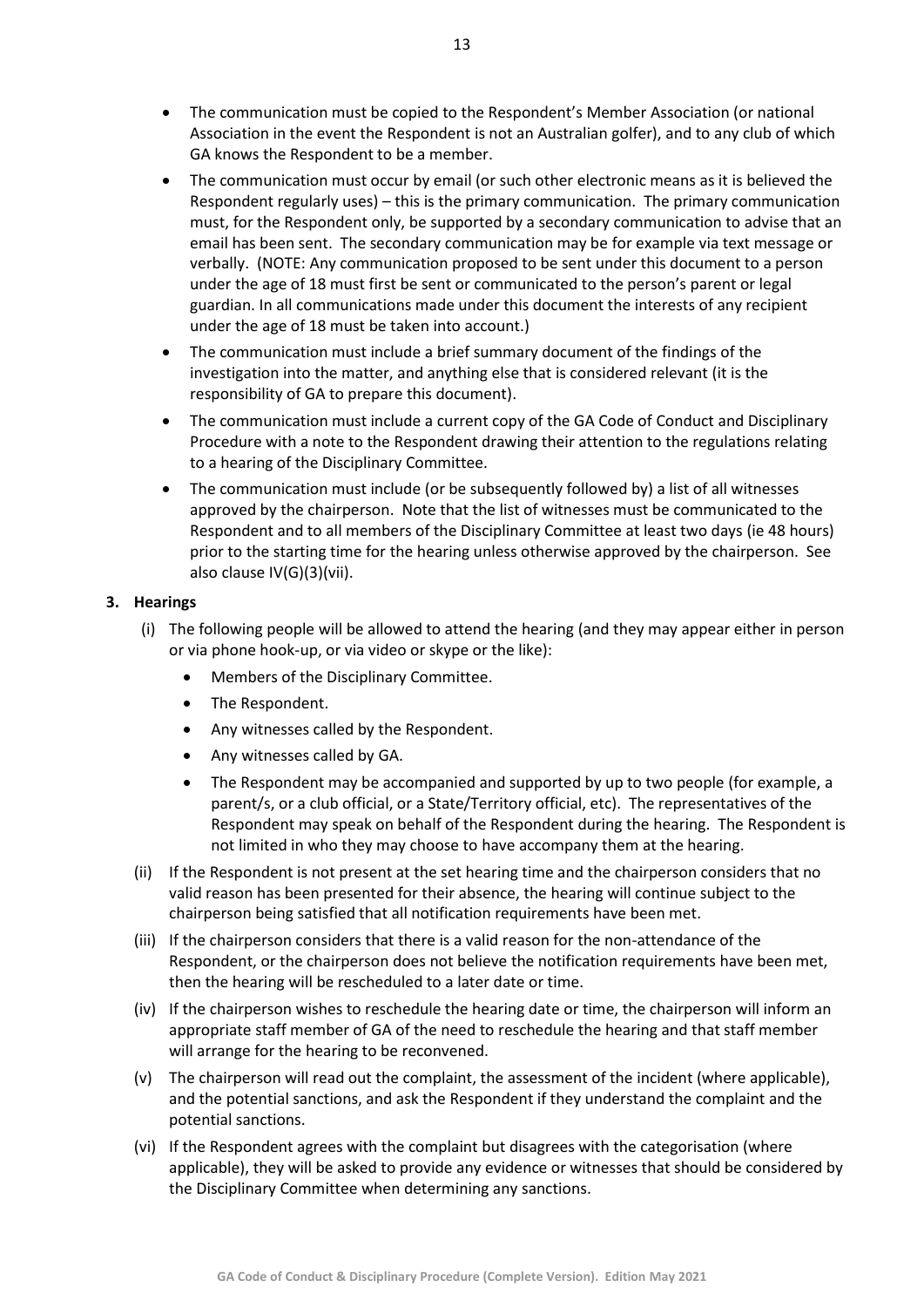- (viii) Witnesses may be asked to wait outside the hearing until they are required.
- (ix) The Disciplinary Committee may:
	- consider any evidence, and in any form, that it deems relevant.
	- ask questions of any person giving evidence.
	- limit the number of witnesses (including limiting witnesses to those persons who only provide new evidence).
	- require (to the extent it has power to do so) the attendance of any witness it deems relevant.
	- act in an inquisitorial manner in order to establish the truth of the issue/case before it.
- (x) Video evidence, if available, may be presented. Arrangements must be made entirely by the person(s) wishing to offer this type of evidence.
- (xi) If the Disciplinary Committee considers that at any time during the hearing there is any unreasonable or intimidatory behaviour from anyone, the chairperson may deny further involvement of that person in the hearing.
- (xii) After all of the evidence has been presented, the Disciplinary Committee will make its decision in private. The Disciplinary Committee must decide whether the complaint has, on the balance of probabilities, been substantiated.
- (xiii) The Respondent will have the opportunity to make submissions to the Disciplinary Committee in relation to any breach categorisation or sanctions that may be imposed.

#### <span id="page-13-0"></span>**4. Decisions**

- (i) All Disciplinary Committee decisions will be by majority vote.
- (ii) The chairperson will announce the decision at the conclusion of the hearing. Alternatively, they may advise those present that the decision is reserved and will be handed down in written form at a later time.
- (iii) Where applicable, the Disciplinary Committee may decide to reduce (which includes by recategorising a breach) or eliminate a sanction determined by the Incident Assessment Panel, but it may not increase a sanction determined by the Incident Assessment Panel.
- (iv) Within 48 hours, the chairperson will:
	- forward a notice of the Disciplinary Committee's decision to the CEO of Golf Australia, and to the Respondent's Member Association (or national Association in the event the Respondent is not an Australian golfer), and to any club of which GA knows the Respondent to be a member, including any sanction imposed.
	- forward a letter reconfirming the Disciplinary Committee's decision to the Respondent, including any sanction imposed. The letter should also outline the process and grounds for an appeal, if applicable. (NOTE: Any communication proposed to be sent under this document to a person under the age of 18 must first be sent or communicated to the person's parent or legal guardian. In all communications made under this document the interests of any recipient under the age of 18 must be taken into account.)
- (v) The Disciplinary Committee does not need to provide written reasons for its decision.
- <span id="page-13-1"></span>**5. Costs**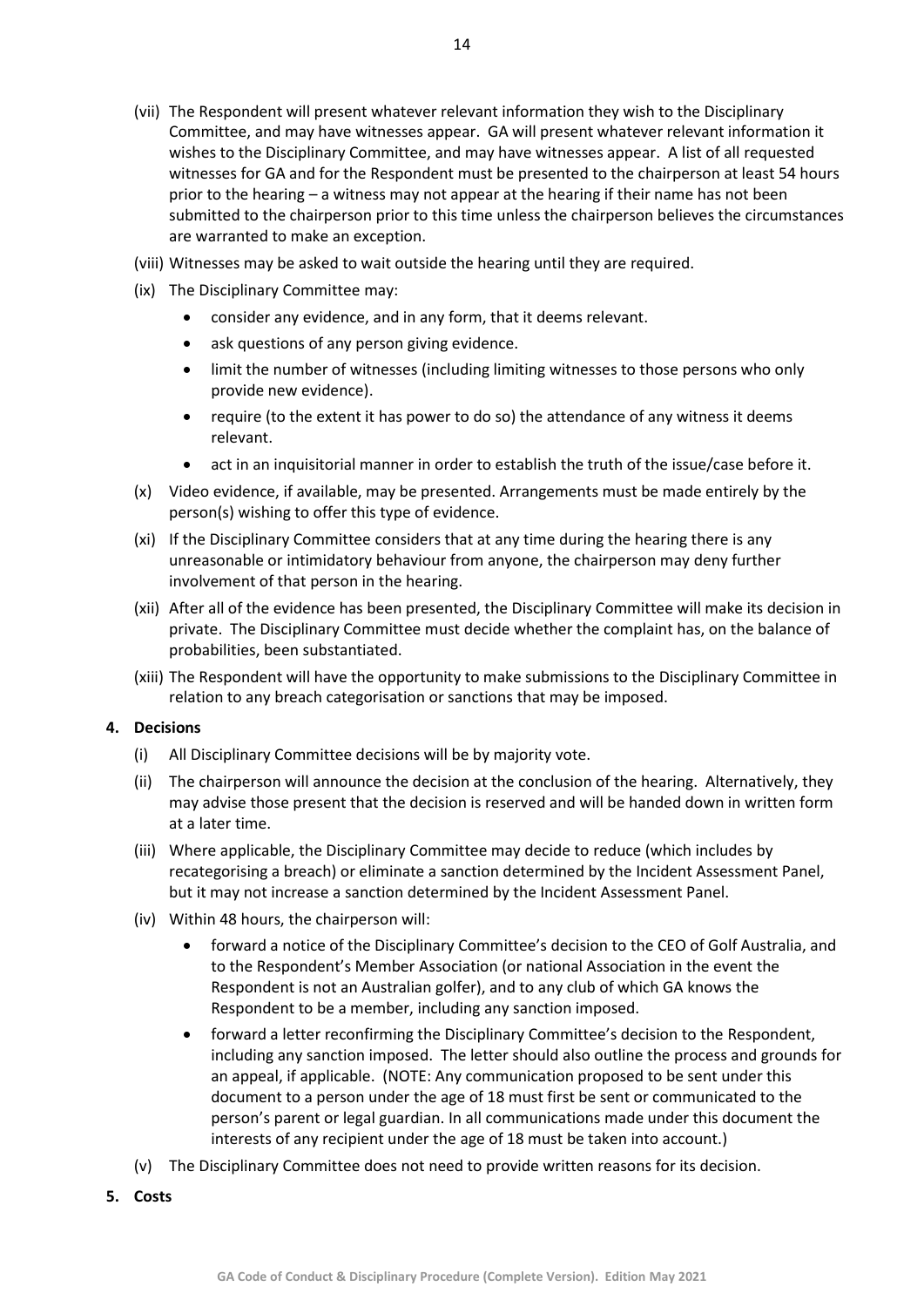Any costs incurred by the Respondent in relation to preparing for and attending the hearing, as well as any costs arising in connection with the attendance of any witnesses requested by the Respondent at such hearing, shall be borne by the Respondent unless otherwise agreed in writing by GA. Notwithstanding the foregoing, the Disciplinary Committee may in its absolute discretion award travel and accommodation costs to a Respondent whose case is successful out of GA funds in such amount and on such terms as to payment as it considers appropriate.

#### <span id="page-14-1"></span><span id="page-14-0"></span>**H. APPEALS COMMITTEE**

#### **1. General**

A hearing of the Appeals Committee may only be conducted to resolve a case where the Respondent chooses to contest an initial assessment of an incident/s where that initial assessment was made by the Disciplinary Committee.

For the avoidance of doubt, a hearing of the Appeals Committee may not be conducted to serve as an appeals mechanism for an assessment of the Disciplinary Committee when the Disciplinary Committee's involvement in an incident had been to resolve a contested assessment by the Incident Assessment Panel.

A hearing of the Appeals Committee should take place as soon as possible after it is established that a hearing is required. It must take place at a time and place that in the sole opinion of the chairperson is not notably unreasonable for the Respondent.

A hearing of the Appeals Committee is an informal internal inquiry. The purpose of the hearing before the Appeals Committee is to dispose of the matter as speedily and informally as possible consistent with a fair hearing, in good faith and the rules of natural justice. The rules of evidence do not apply to a hearing.

The hearing shall take place before three members of the Appeals Committee which shall be comprised as follows:

- A legally qualified person (of at least 6 years post-qualification experience) who is not a GA official, and who was not involved in the Disciplinary Committee hearing of the matter, and who will be the chairperson of the Appeals Committee. [GA will maintain on file a list of at least two people eligible under this requirement who are willing to serve on the Appeals Committee at a hearing, subject to availability on a specific hearing date.]
- An experienced golf administrator who was not involved in the Disciplinary Committee hearing of the matter.
- A member of the PGA of Australia, or a member of the ALPG, who was not involved in the Disciplinary Committee hearing of the matter.

Where the Chairperson of the Appeals Committee considers it necessary, the Appeals Committee will be entitled to appoint external experts or lawyers to advise the Appeals Committee, subject to the prior written approval of GA as to the cost of obtaining such external advice.

No person who was involved in the events relating to, or the investigation of, the alleged breach of the Code, or who has a clear vested interest in the outcome of the hearing, or who has made strong statements in the public domain either way on a directly relevant matter, should sit on the Appeals Committee. Each person who is approached to sit on the Appeals Committee for a matter will be required to make a declaration of any vested interest or involvement in the alleged breach prior to sitting on the Appeals Committee.

#### <span id="page-14-2"></span>**2. Communication of the Charge and Details of the Matter, and Notification of the Hearing Date, Time, and Venue**

GA will communicate as follows to the Respondent and to all members of the Appeals Committee at least five days (ie 120 hours) prior to the starting time for the hearing:

• The date, time, and venue for the hearing.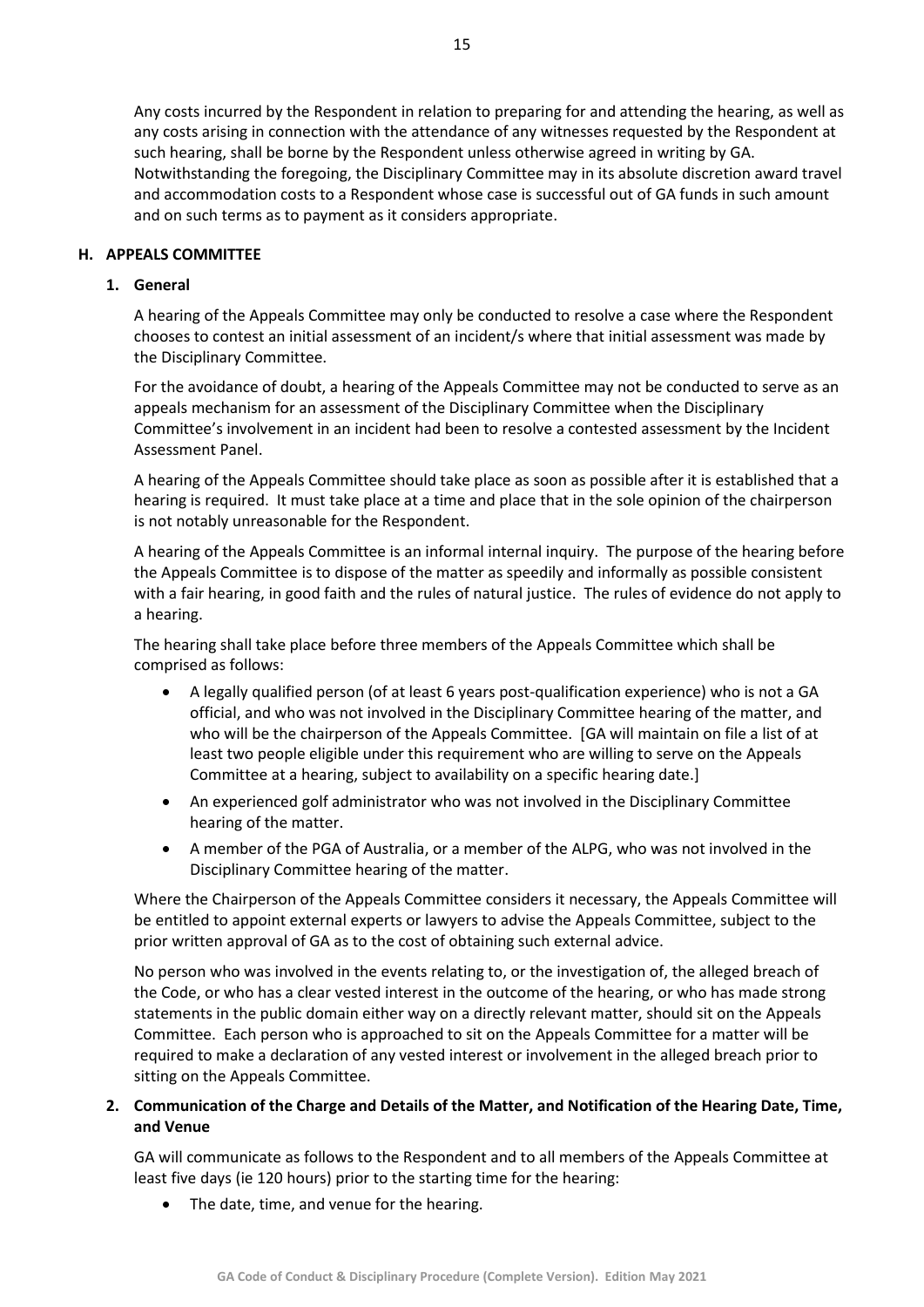- A listing of the aspect of the Code that is relevant to the Respondent's action/s.
- A listing of the potential sanctions (where applicable) and any potential sanction discount (where applicable), including the date and time at which the sanctions would take effect and cease.
- The communication must be copied to the Respondent's Member Association (or national Association in the event the Respondent is not an Australian golfer), and to any club of which GA knows the Respondent to be a member.
- The communication must occur by email (or such other electronic means as it is believed that the Respondent regularly uses) – this is the primary communication. The primary communication must, for the Respondent only, be supported by a secondary communication to advise that an email has been sent. The secondary communication may be for example via text message or verbally. (NOTE: Any communication proposed to be sent under this document to a person under the age of 18 must first be sent or communicated to the person's parent or legal guardian. In all communications made under this document the interests of any recipient under the age of 18 must be taken into account.)
- The communication must include a brief summary document of the findings of the investigation into the matter, and anything else that is considered relevant (it is the responsibility of GA to prepare this document).
- The communication must include a current copy of the GA Code of Conduct and Disciplinary Procedure with a note to the Respondent drawing their attention to the regulations relating to a hearing of the Appeals Committee.
- The communication must include (or be subsequently followed by) a list of all witnesses approved by the chairperson. Note that the list of witnesses must be communicated to the Respondent and to all members of the Appeals Committee at least two days (ie 48 hours) prior to the starting time for the hearing unless otherwise approved by the chairperson. See also clause IV(H)(3)(vii).

#### <span id="page-15-0"></span>**3. Hearings**

- (i) The following people will be allowed to attend the hearing (and they may appear either in person or via phone hook-up, or via video or skype or the like):
	- Members of the Appeals Committee.
	- The Respondent.
	- Any witnesses called by the Respondent.
	- Any witnesses called by GA.
	- The Respondent may be accompanied and supported by up to two people (for example, a parent/s, or a club official, or a State/Territory official, etc). The representatives of the Respondent may speak on behalf of the Respondent during the hearing. The Respondent is not limited in who they may choose to have accompany them at the hearing.
- (ii) If the Respondent is not present at the set hearing time and the chairperson considers that no valid reason has been presented for their absence, the hearing will continue subject to the chairperson being satisfied that all notification requirements have been met.
- (iii) If the chairperson considers that there is a valid reason for the non-attendance of the Respondent, or the chairperson does not believe the notification requirements have been met, then the hearing will be rescheduled to a later date or time.
- (iv) If the chairperson wishes to reschedule the hearing date or time, the chairperson will inform an appropriate staff member of GA of the need to reschedule the hearing and that staff member will arrange for the hearing to be reconvened.
- (v) The chairperson will read out the complaint, the assessment of the incident, and the potential sanctions, and ask the Respondent if they understand the complaint and the potential sanctions.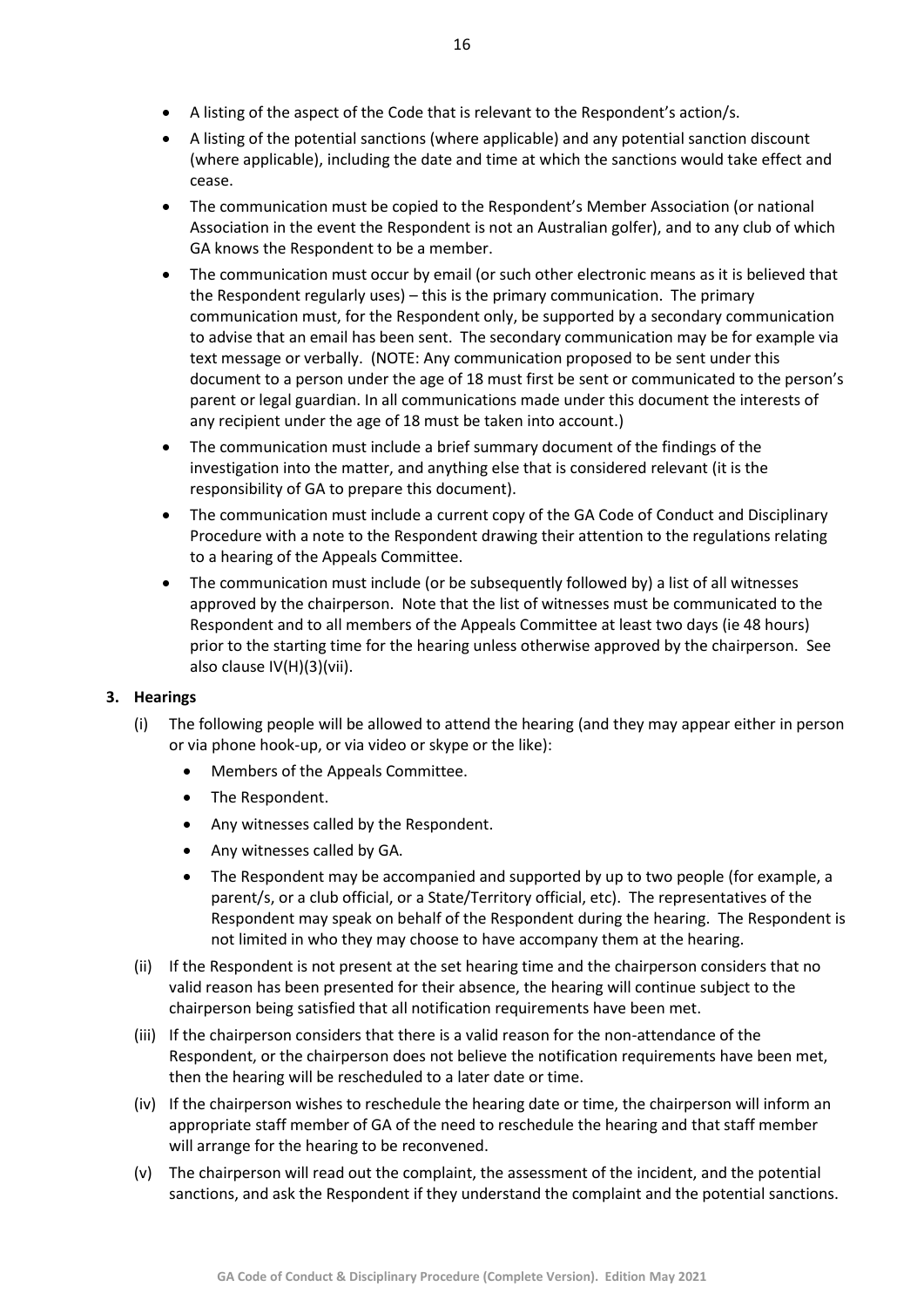- (vi) If the Respondent agrees with the complaint but they disagree with the categorisation, they will be asked to provide any evidence or witnesses that should be considered by the Appeals Committee when determining any sanctions.
- (vii) The Respondent will present whatever relevant information they wish to the Appeals Committee, and may have witnesses appear. GA will present whatever relevant information it wishes to the Appeals Committee, and may have witnesses appear. The Appeals Committee will not necessarily be aware of any information presented at the Disciplinary Committee hearing – any information that either GA or the Respondent wishes the Appeals Committee to consider must be presented directly to the Appeals Committee. A list of all requested witnesses for GA and for the Respondent must be presented to the chairperson at least 54 hours prior to the hearing  $-a$ witness may not appear at the hearing if their name has not been submitted to the chairperson prior to this time unless the chairperson believes the circumstances are warranted to make an exception.
- (viii) Witnesses may be asked to wait outside the hearing until they are required.
- (ix) The Appeals Committee may:
	- consider any evidence, and in any form, that it deems relevant.
	- ask questions of any person giving evidence.
	- limit the number of witnesses (including limiting witnesses to those persons who only provide evidence that is new to the Appeals Committee).
	- require (to the extent it has power to do so) the attendance of any witness it deems relevant.
	- act in an inquisitorial manner in order to establish the truth of the issue/case before it.
- (x) Video evidence, if available, may be presented. Arrangements must be made entirely by the person(s) wishing to offer this type of evidence.
- (xi) If the Appeals Committee considers that at any time during the hearing there is any unreasonable or intimidatory behaviour from anyone, the chairperson may deny further involvement of that person in the hearing.
- (xii) After all of the evidence has been presented, the Appeals Committee will make its decision in private. The Appeals Committee must decide whether the complaint has, on the balance of probabilities, been substantiated.
- (xiii) The Respondent will have the opportunity to make submissions to the Appeals Committee in relation to any breach categorisation or sanctions that may be imposed.

#### <span id="page-16-0"></span>**4. Decisions**

- (i) All Appeals Committee decisions will be by majority vote.
- (ii) The chairperson will announce the decision at the conclusion of the hearing. Alternatively, they may advise those present that the decision is reserved and will be handed down in written form at a later time.
- (iii) The Appeals Committee may decide to reduce (which includes by re-categorising a breach) or eliminate the sanction determined by the Disciplinary Committee, but it may not increase the sanction determined by the Disciplinary Committee.
- (iv) Within 48 hours, the chairperson will:
	- forward a notice of the Appeals Committee's decision to the CEO of Golf Australia, and to the Respondent's Member Association (or national Association in the event the Respondent is not an Australian golfer), and to any club of which GA knows the Respondent to be a member, including any sanction imposed.
	- forward a letter reconfirming the Appeals Committee's decision to the Respondent, including any sanction imposed. (NOTE: Any communication proposed to be sent under this document to a person under the age of 18 must first be sent or communicated to the